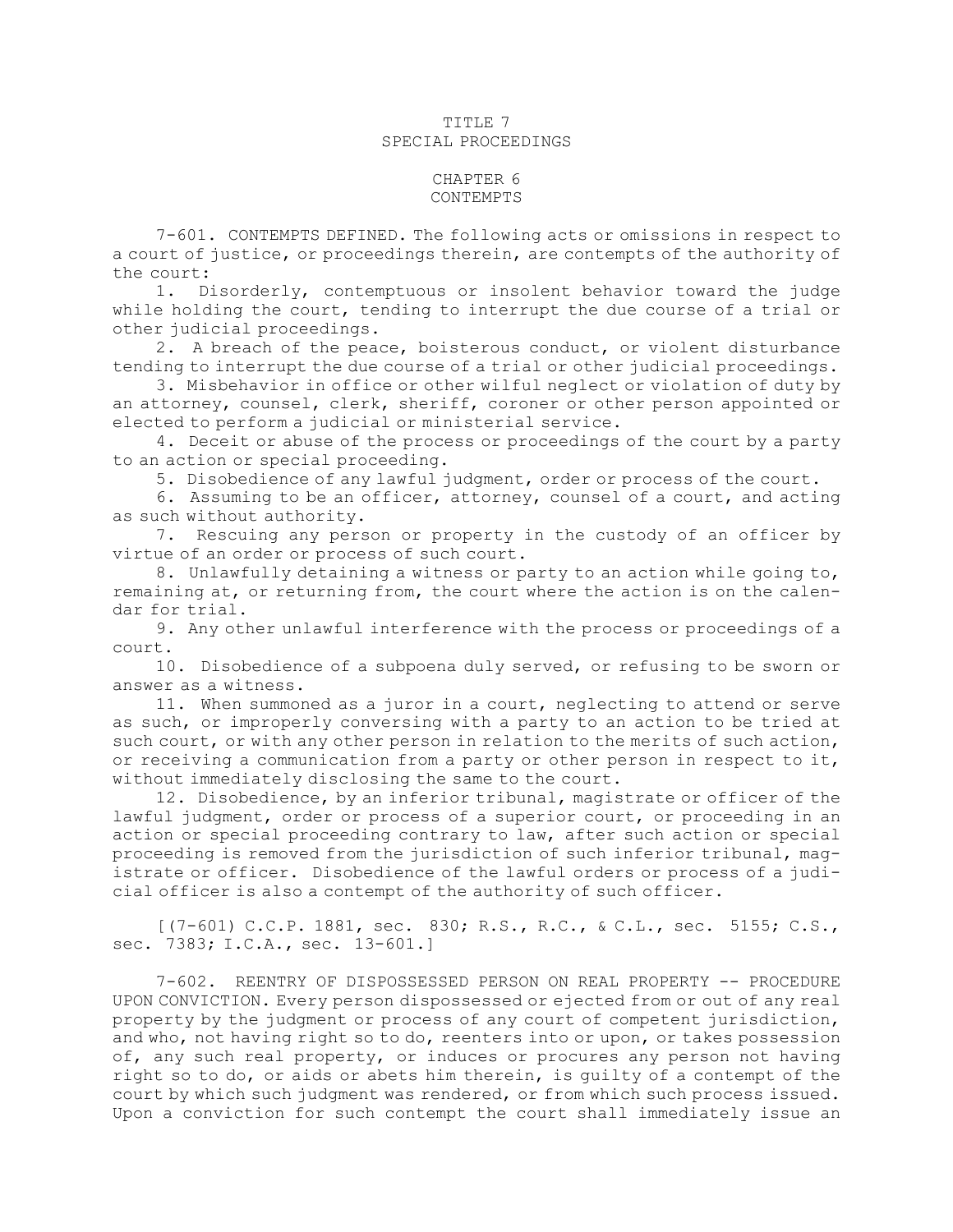alias process directed to the proper officer, and requiring him to restore the party entitled to the possession of such property under the original judgment or process, to such possession.

[(7-602) C.C.P. 1881, sec. 831; R.S., R.C., & C.L., sec. 5156; C.S., sec. 7384; I.C.A., sec. 13-602; am. 2012, ch. 20, sec. 2, p. 66.]

7-603. CONTEMPT IN PRESENCE OF COURT -- PUNISHMENT. When <sup>a</sup> contempt is committed in the immediate view and presence of the court, or judge at chambers, it may be punished summarily; for which an order must be made, reciting the facts as occurring in such immediate view and presence, adjudging that the person proceeded against is thereby guilty of <sup>a</sup> contempt, and that he be punished as therein prescribed. When the contempt is not committed in the immediate view and presence of the court, or judge at chambers, an affidavit shall be presented to the court or judge of the facts constituting the contempt, or <sup>a</sup> statement of the facts by the referees or arbitrators, or other judicial officer.

[(7-603) C.C.P. 1881, sec. 832; R.S., R.C., & C.L., sec. 5157; C.S., sec. 7385; I.C.A., sec. 13-603.]

7-604. CONTEMPT OUT OF COURT'S PRESENCE -- ATTACHMENT. When the contempt is not committed in the immediate view and presence of the court or judge, <sup>a</sup> warrant of attachment may be issued to bring the person charged to answer, or, without <sup>a</sup> previous arrest, <sup>a</sup> warrant of commitment may, upon notice, or upon an order to show cause, be granted; and no warrant of commitment can be issued without such previous attachment to answer, or such notice or order to show cause.

[(7-604) C.C.P. 1881, sec. 833; R.S., R.C., & C.L., sec. 5158; C.S., sec. 7386; I.C.A., sec. 13-604.]

7-605. PROVISION FOR BAIL. Whenever <sup>a</sup> warrant of attachment is issued, pursuant to this chapter, the court or judge must direct, by an endorsement on such warrant, that the person charged may be let to bail for his appearance, in an amount to be specified in such endorsement.

[(7-605) C.C.P. 1881, sec. 834; R.S., R.C., & C.L., sec. 5159; C.S., sec. 7387; I.C.A., sec. 13-605.]

7-606. CUSTODY OF DEFENDANT. Upon executing the warrant of attachment, the sheriff must keep the person in custody, bring him before the court or judge, and detain him until an order be made in the premises, unless the person arrested entitle himself to be discharged, as provided in the next section.

[(7-606) C.C.P. 1881, sec. 835; R.S., R.C., & C.L., sec. 5160; C.S., sec. 7388; I.C.A., sec. 13-606.]

7-607. MANNER OF PUTTING IN BAIL. When <sup>a</sup> direction to let the person arrested to bail is contained in the warrant of attachment, or endorsed thereon, he must be discharged from the arrest, upon executing and delivering to the officer, at any time before the return day of the warrant, <sup>a</sup> written undertaking, with two (2) sufficient sureties, to the effect that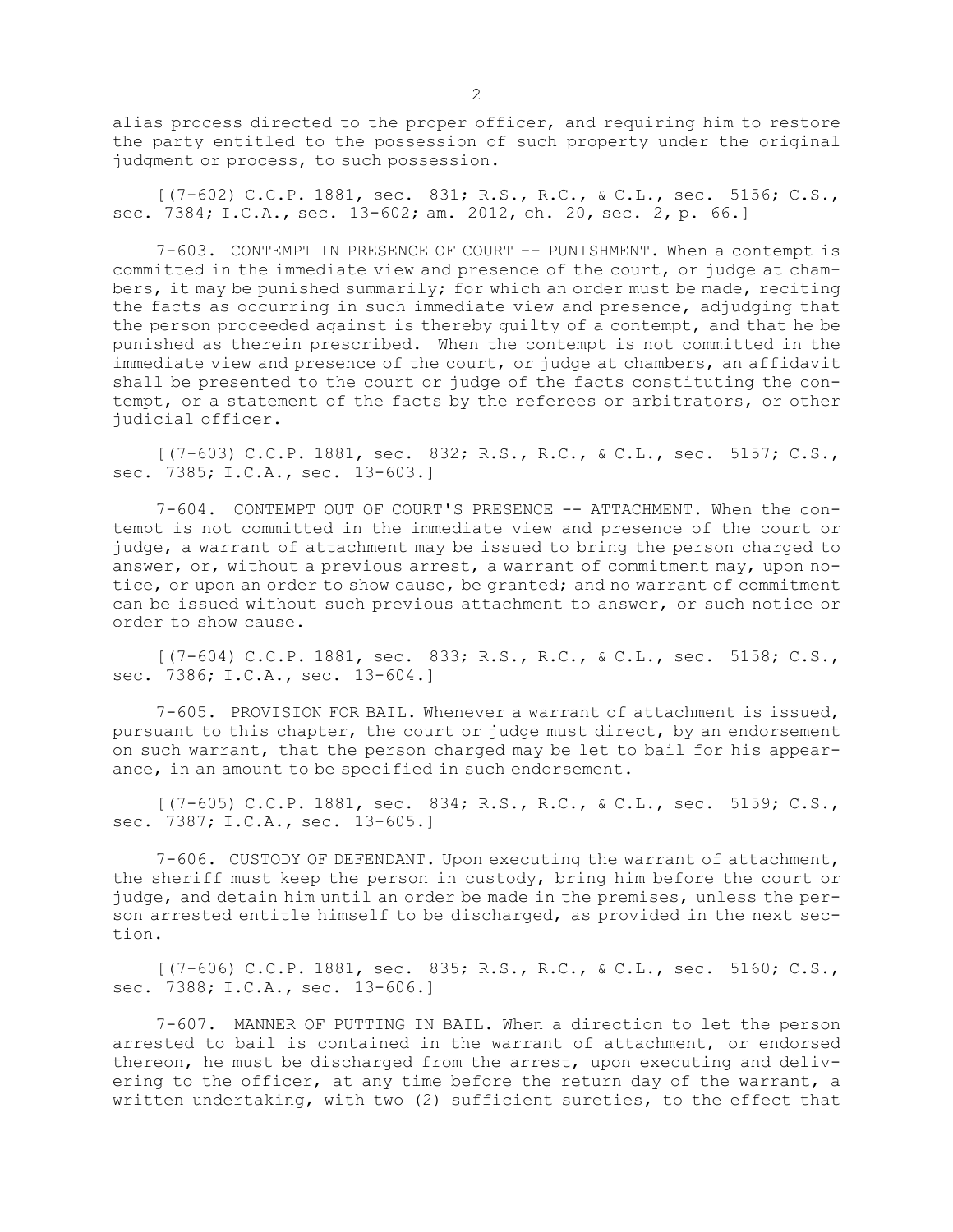the person arrested will appear on the return of the warrant and abide the order of the court or judge thereupon, or they will pay as may be directed the sum specified in the warrant.

[(7-607) C.C.P. 1881, sec. 836; R.S., R.C., & C.L., sec. 5161; C.S., sec. 7389; I.C.A., sec. 13-607.]

7-608. RETURN OF WARRANT. The officer must return the warrant of arrest and undertaking, if any, received by him from the person arrested, by the return day specified therein.

[(7-608) C.C.P. 1881, sec. 837; R.S., R.C., & C.L., sec. 5162; C.S., sec. 7390; I.C.A., sec. 13-608.]

7-609. HEARING. When the person arrested has been brought up or appeared, the court or judge must proceed to investigate the charge, and must hear any answer which the person arrested may make to the same, and may examine witnesses for or against him, for which an adjournment may be had from time to time, if necessary.

[(7-609) C.C.P. 1881, sec. 838; R.S., R.C., & C.L., sec. 5163; C.S., sec. 7391; I.C.A., sec. 13-609.]

7-610. JUDGMENT -- PENALTY. Upon the answer and evidence taken, the court or judge must determine whether the person proceeded against is guilty of the contempt charged, and if it be adjudged that he is guilty of the contempt, <sup>a</sup> fine may be imposed on him not exceeding five thousand dollars (\$5,000), or he may be imprisoned not exceeding five (5) days, or both; provided that <sup>a</sup> person who is guilty of contempt for neglecting to attend or serve as <sup>a</sup> juror when summoned to do so, or for failing to appear as <sup>a</sup> prospective juror when summoned by the jury commission under section [2-208](https://legislature.idaho.gov/statutesrules/idstat/Title2/T2CH2/SECT2-208)(4), Idaho Code, shall be fined in an amount not exceeding five hundred dollars (\$500), or may be imprisoned not exceeding five (5) days, or both; and except that if the contempt of which the defendant be adjudged guilty be <sup>a</sup> disobedience of <sup>a</sup> judgment or order for the support of minor children, he may be imprisoned not exceeding thirty (30) days in addition to such fine, under this section, as the court may impose. Additionally, the court in its discretion, may award attorney's fees and costs to the prevailing party.

[(7-610) C.C.P. 1881, sec. 839; R.S., R.C., & C.L., sec. 5164; C.S., sec. 7392; I.C.A., sec. 13-610; am. 1967, ch. 132, sec. 2, p. 302; am. 1997, ch. 200, sec. 1, p. 576; am. 2013, ch. 207, sec. 2, p. 496.]

7-611. CONTEMPT CONSISTING IN OMISSION. When the contempt consists in the omission to perform an act which is yet in the power of the person to perform, he may be imprisoned until he has performed it, and in that case the act must be specified in the warrant of commitment.

[(7-611) C.C.P. 1881, sec. 840; R.S., R.C., & C.L., sec. 5165; C.S., sec. 7393; I.C.A., sec. 13-611.]

7-612. ADDITIONAL PENALTIES FOR CHILD SUPPORT DELINQUENCY. In addition to the penalties for contempt contained in this chapter, the following additional penalties are available for <sup>a</sup> child support delinquency: